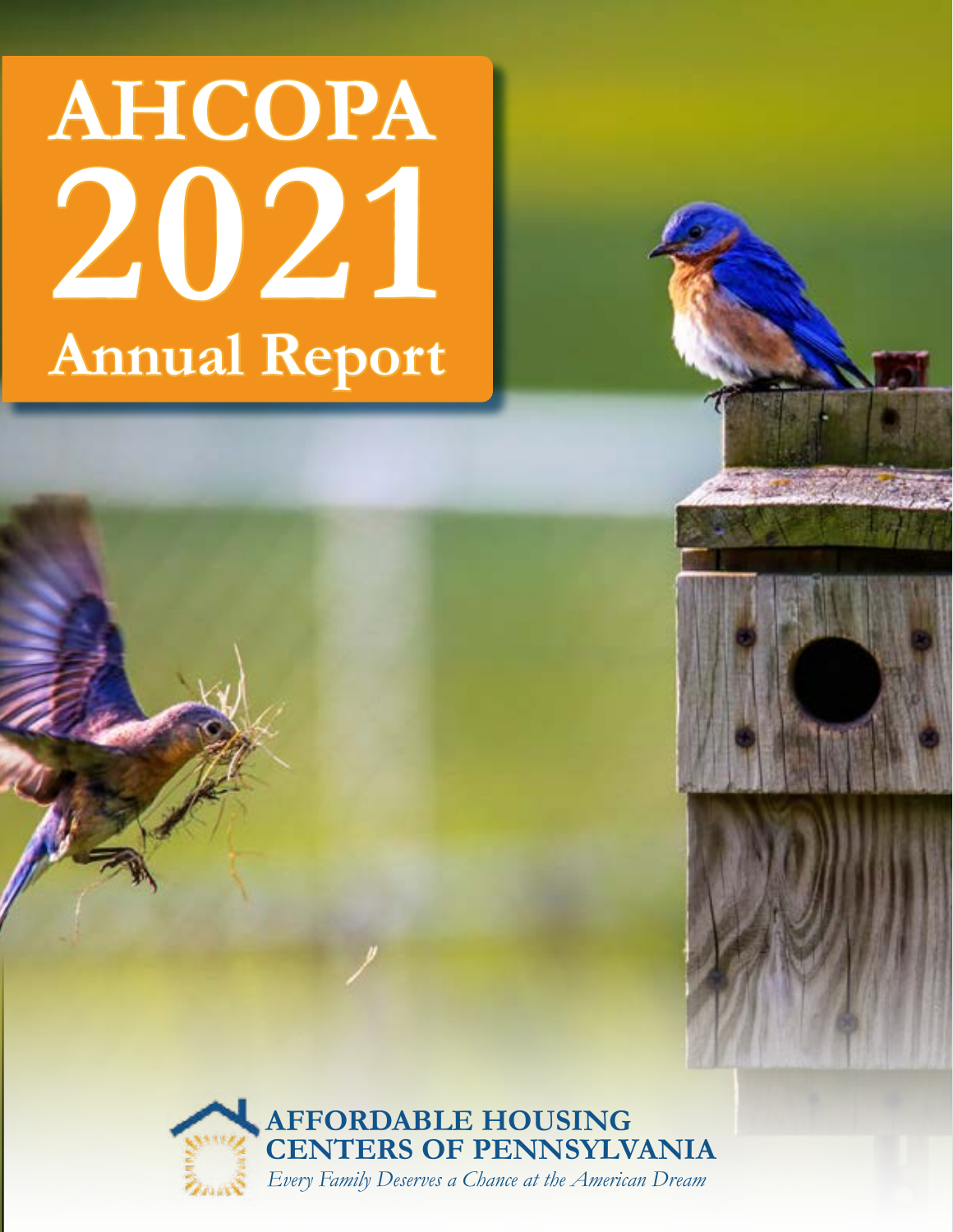## Table of Contents

## AHCOPA Staff

"My career as a Housing Counselor provides me an opportunity every day to make a positive impact on the lives of others. I truly enjoy encouraging my clients to set goals and to keep moving forward. Sometimes you may push, pull, or stand on the sideline, but the joy is watching clients make it to the finish line at their own pace." *-- Darcel McDaneil, Homeownership Advisor*



**Kenneth Bigos,** *Executive Director*

**Dionne Cerdan,** *Director of Housing* **Jacqulyn Bell,** *Homeownership Advisor* **Misty Farrow,** *Homeownership Advisor* **Fernando Leal,** *Bilingual Advisor* **Darcel McDaniel,** *Homeownership Advisor* **Doris Paez,** *Bilingual Homeownership Advisor*



**Jasmine Johnson,** *Homeownership Advisor*  **Jasmaine Williams,** *Homeownership Advisor and Office Manager* **Sarah Kellogg,** *Communications Manager* **Erica Lua,** *Office Executive Assistant* **Eileen Mijlin,** *Office Executive Assistant*



**AHCOPA Staff ... 3 Message from the Director ... 4-5 Message from the President of the Board ... 6 Board of Directors ... 7 Eviction Prevention ... 8-9 Flying Further for Outreach ... 10-11**

**Success Stories Foreclosure Prevention ... 12 First Time Homebuyer ... 13 Client Demographics ... 14 AHCOPA by the Numbers ... 15 Thank You to Our Supporters ... 16**

"I am proud to be part of an agency that helps so many people and delivers the dream of home ownership." *-- Eileen Mijlin, Office Executive Assistant*

"I especially appreciate the coalition building AHCOPA does, it benefits everyone to work together across agencies and sectors." *-- Sarah Kellogg, Communications Manager*

"I find that most of the clients I work with are very eager to learn and I in turn get excited about giving them the tools they need to succeed. Buying a home can be very overwhelming because poeple don't know what they don't know. As a counselor at AHCOPA, I feel grateful to have the opportunity to guide our clients towards their dream of owning their own home."

*-- Doris Paez, Bilingual Homeownership Advisor*

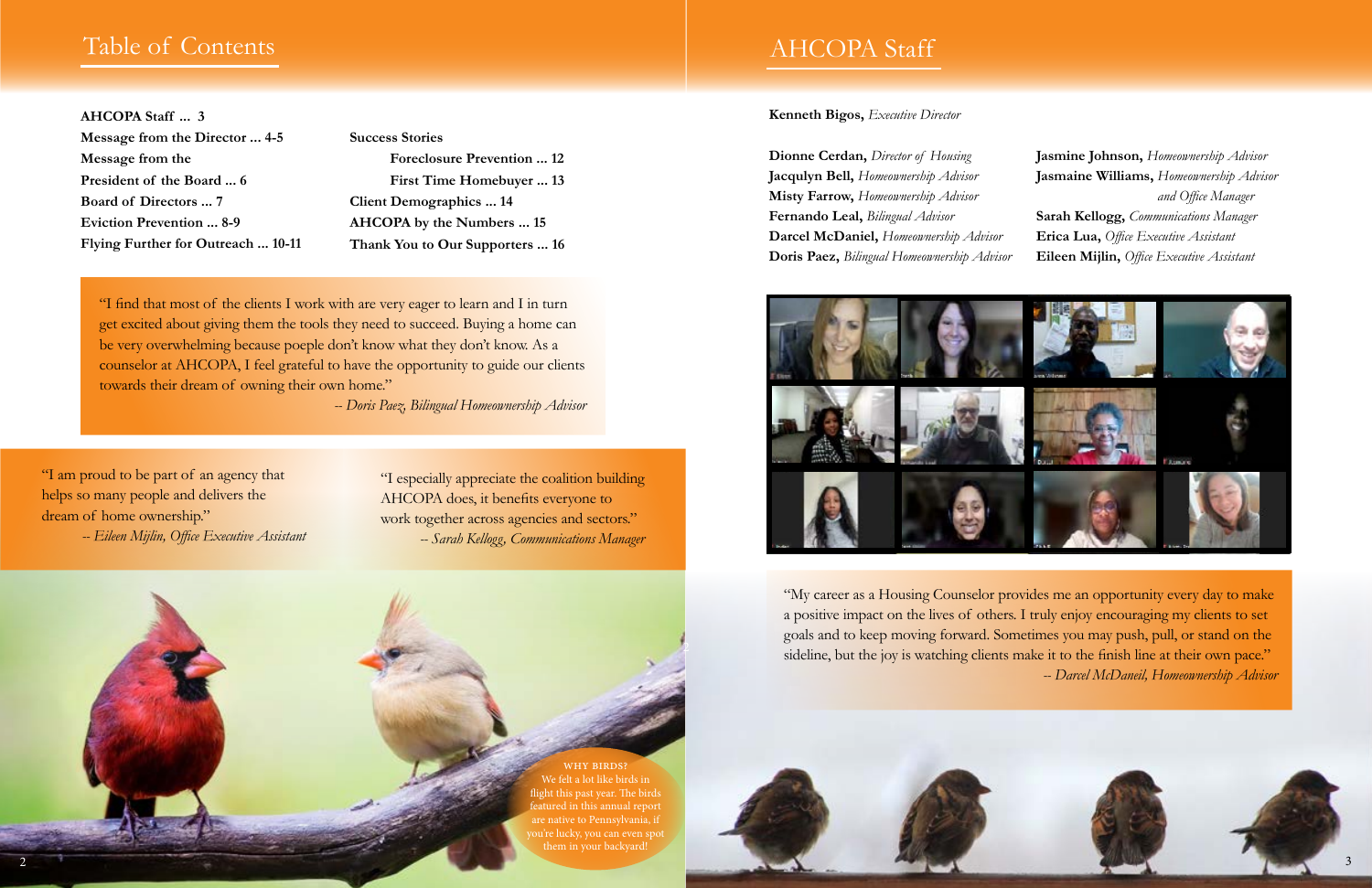2021 was the year that AHCOPA spread its wings. It's one thing to make it to the top of the mountain, but it's equally as important to stay there and continue to transform and expand. For the first time, AHCOPA's Board and staff developed a strategic plan to identify the goals that we wanted to achieve. The Directors and I undertook a campaign to recruit candidates from diverse backgrounds in the fields of finance, human resources, non-profit fundraising, leadership, banking, education and marketing. I am very excited and fortunate to work with and report to talented individuals that are so passionate about our mission and purpose.

The economic fallout from the COVID 19 pandemic required us to start our rental eviction prevention program. Unlike our pre-purchase program which has soared to new heights over the past few years, this new program needed to learn to fly. We do not have the luxury of falling back on historical best practices of our firsttime homebuyer and mortgage foreclosure programs. Additionally, there is no public recognition and history to prove we can deliver on those services. Like any baby bird trying to take its first flight, we took a leap of faith, with the knowledge that initial flights may result in a fall. Yet, we develop and persist.

The significant challenges working through the pandemic have required us to learn how to adapt if we want to continue to grow and provide significant services. Two years ago, the concept of serving clients remotely and eliminating paper files seemed ideal and too audacious to implement. Now our housing counseling services are performed electronically, each client has their own dedicated file in our portal, and documents are signed using e-signature software. While 87% of the clients we served reside in the City of Philadelphia, AHCOPA's services were provided to clients that live in 19 different Pennsylvania counties and 16 different states!

I want to express my gratitude to the AHCOPA staff and their ability to be agile to the changes that I have imposed on them while continuing to be compassionate in delivering services. I tell them that they do not work for me, but for their clients to give them their own set of wings, allowing them to achieve dreams and hopes that previously were not attainable.

Sincerely,

Ken Bigos

"The significant challenges of the last few years have required us to learn how to fly further than ever if we want to continue to grow and provide relevant, important services."

### Greetings Everyone,

2020 was a tough act to follow! As we highlighted in last year's annual report, despite significant challenges, we were able to climb all the way to the summit of our capacity by educating and counseling more households that also went on to purchase their first home, all thanks to the Philly First Home Grant. To have 2021 replicate 2020 would be difficult.

Meanwhile, there are certainly advantages of being at the pinnacle. This includes evaluating how we can become better at what we do, how to avoid complacency, determining where our services are still necessary, and what new programs we should be launching to benefit the community.

## *A Message From The* Exeutive Director

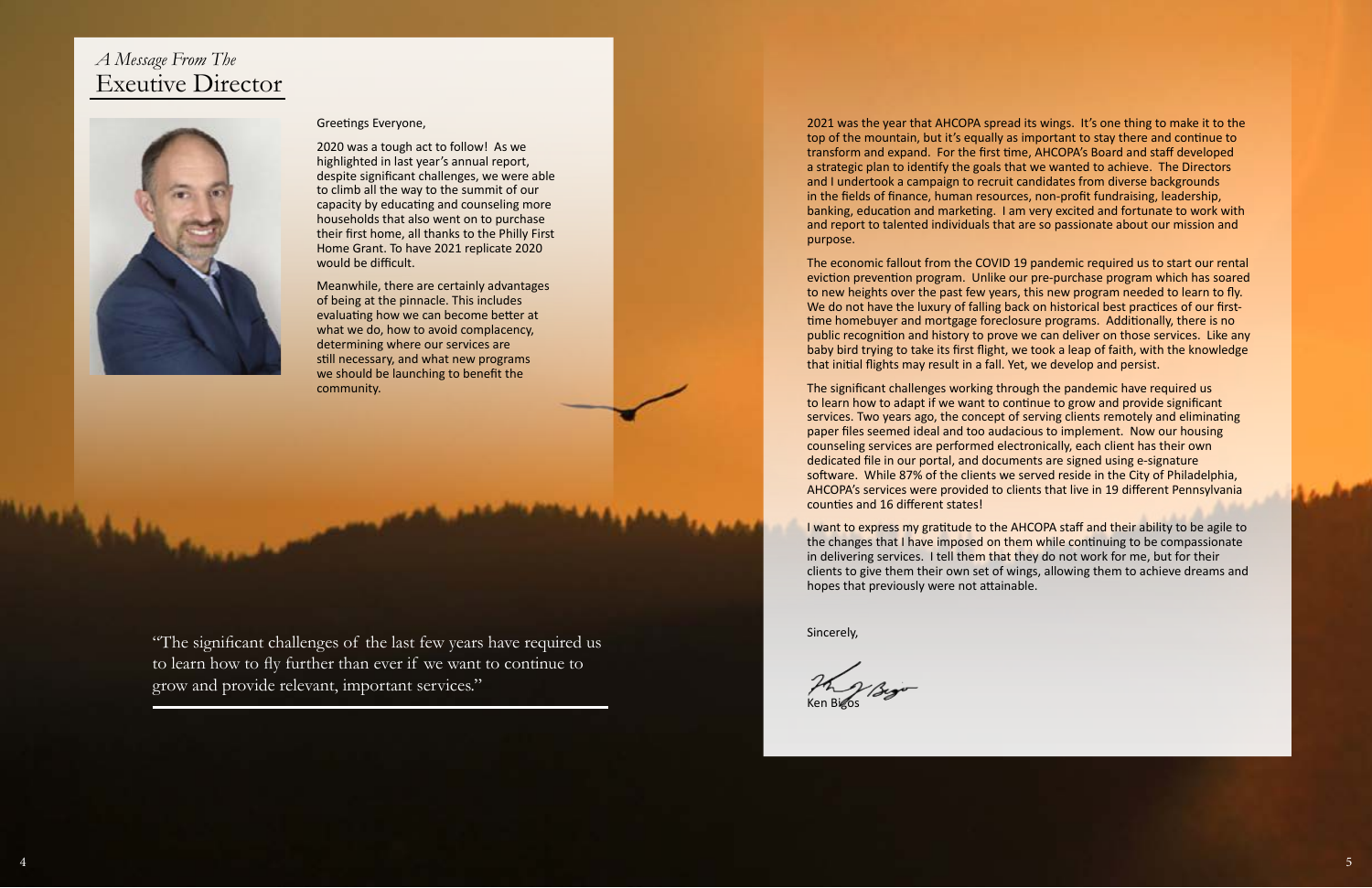### Dear Friends,

Many of us probably didn't imagine starting 2021 (or even 2022) still grounded in the midst of the Covid-19 pandemic. However, we did and AHCOPA continued to climb to newer heights by learning to maneuver around headwinds to find ways to provide expert service to our clients.

Our board of directors prepared for takeoff by approving a strategic plan that addresses the needs of residents during the pandemic and what we expect to be the trends post-Covid. Board committees were expanded to ensure adherence to the goals of the strategic plan. We've embarked on a board recruitment process

that has grown the board with diverse and dedicated professionals

As the recently elected board president, I am proud of how well AHCOPA has soared to weather the pandemic storm in the midst of its flight by responding to numerous residents facing housing challenges. We hope to spread our wings even further looking to serve other communities that we feel lack housing counseling services. Stay tuned!

**President** Paul Johnson, MBA, *Montgomery County Community College* **Vice President** Jojy Varghese, *Philadelphia Housing Development Corporation* **Treasurer** Bruce Dorpalen, *National Housing Resource Center* **Secretary** Aissia Richardson, *Office of State Senator Sharif Street* **Officers** Dr. Shante Antrom, *Oxford Circle Christian Community Development*  Haitham Bakarat, *Sallie Mae* Andrew Frishkoff, *Local Initiative Support Coalition* Yvonne Munyan, *Bristol Myers Squibb* Dr. Kanisha Parrish, *Independence Blue Cross* Jeff Ryckbost, *Exude, Inc.* Doreen Storey, *Special Olympics Pennsylvania* **Advisors** Chris Barlow, *Truist Bank* Thomas Vanorsdale, *Fulton Bank* Sharana Worsley, *Citizens Bank*



These accomplishments are due to the dedicated staff of AHCOPA under the leadership of our executive director, Kenneth Bigos. Time and time again, they service our clients with excellence and keep the board informed of housing trends within our region. I'm also fortunate to serve on a board not only passionate about our mission, but more importantly, they roll up their sleeves and go to work with their expertise and strategic decision making. The board and the staff, with guidance from our strategic plan, are flying in the same direction.

Despite the challenges that our clients face I am optimistic about the programs and services AHCOPA can offer to help our clients. Please join us in stabilizing communities by donating at AHCOPA.org to help us reduce the costs of serving your neighbors. Together, we can reach for the stars.

Thank you,

Paul K. Johnson, MBA

## *A Message From The* President of the Board



## Board of Directors

We envision a future where every household obtains the dream of homeownership. We believe that homeownership creates wealth, supports stability and results in strong communities. We value diversity, equity and inclusion and a sense of belonging among all our stakeholders. In that context, our mission is to increase and preserve housing stability and homeownership opportunities for low-and moderate-income households and people of color through housing counseling, education, and advocacy.

## AHCOPA's Mission

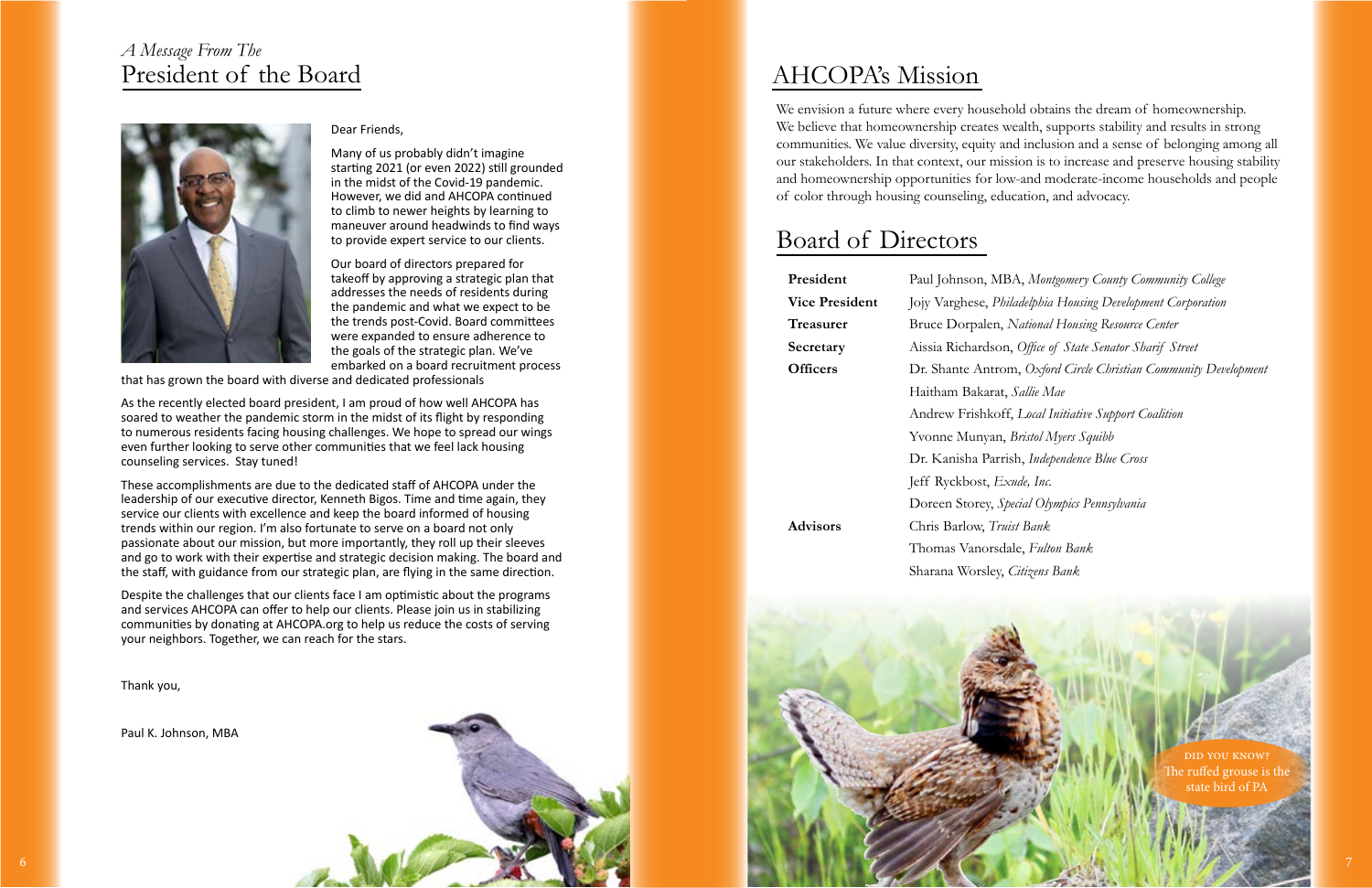Around late summer of 2020, while AHCOPA's pre-purchase counseling program was soaring high continuing to provide high quality prepurchase counseling services, we started our rental eviction program to address the influx of evictions due to the pandemic. At the same time, Philadelphia City Council approved an eviction diversion program and enlisted housing counselors to fill the role of supporting struggling tenants.

Any new program, like a newly hatched bird learning to fly, requires some time and practice before their wings take flight. We could feel the weight of the pandemic on our clients' ability to pay their rent. The learning curve was steep, and we were constantly required to adjust.

The experience we have had for years serving clients in the mortgage diversion program helped give AHCOPA's staff a basic foundation for the City's eviction diversion program. But we soon discovered that the needs of the clients we served were vastly different.

In most circumstances, gaining access to the City's Emergency Rental Assistance Program (ERAP) was the tenants' only way to mediate their situation – if they were going to stay in the property. For those mediations which did not result in a successful outcome, AHCOPA, through its advocacy, was able to assist the tenants in vacating the property on their own terms.

As we look ahead to 2022, the rental eviction prevention program is becoming a core service program for AHCOPA. But as ERAP funding is exhausted, alternative solutions and resources need to be created to give tenants a fighting chance to preserve their housing situation.



AHCOPA foreclosure client, Virginia Hamilton, stands in front of her recently saved home  $8$  and the contract of the contract of the contract of the contract of the contract of the contract of the control conduction, status  $\frac{1}{2}$  and  $\frac{1}{2}$  and  $\frac{1}{2}$  and  $\frac{1}{2}$  and  $\frac{1}{2}$  and  $\frac{1}{2}$  and  $\$ 



As for AHCOPA, we are excited that through the rental eviction program, we have established partnerships with other nonprofits, and have created mobile counseling operations at the offices of our State Representatives.

 $\Delta HCDDA$  counselors belance AHCOPA counselors balance ortino clients facino eviction supporting clients facing eviction with their continuing efforts to counsel first time homebueyrs and clients at risk of foreclosure.

## **Eviction Prevention**



 *-- David Anderson, AHCOPA Eviction Prevention Client*

AHCOPA Counselors step up to support Philadelphia's nationally recognized Eviction Diversion Program

## **AFFORDABLE HOUSING CENTERS OF PA CAN HELP YOU GET CAUGHT UP!**

December 31, 2021. **This means your landlord cannot file to**

- negotiate with your landlord
- help you apply for federal rental assistance funds
- emergency budget
- understand how eviction court works
- be your advocate

Our Housing Counselors will:

**ARE YOU LATE ON RENT DUE TO COVID-19? FREE HELP IS AVAILABLE!**



Dionne Cerdan conducting Eviction Outreach at Senator Street's office.

AHCOPA has stayed up to date on the changing landscape of the Eviction Diversion Program and has consistently provided informational resources to Philadelphians via physical outreach and digital communication.

To date, 93% of Philadelphia tenants and landlords who participated in the Eviction Diversion Program have successfully avoided eviction.





MSNBC interviewing Dionne Cerdan about the Eviction Diversion Program.



First Time Homebuyer Vanessa Gnakpa stands with her family after successfully purchasing a home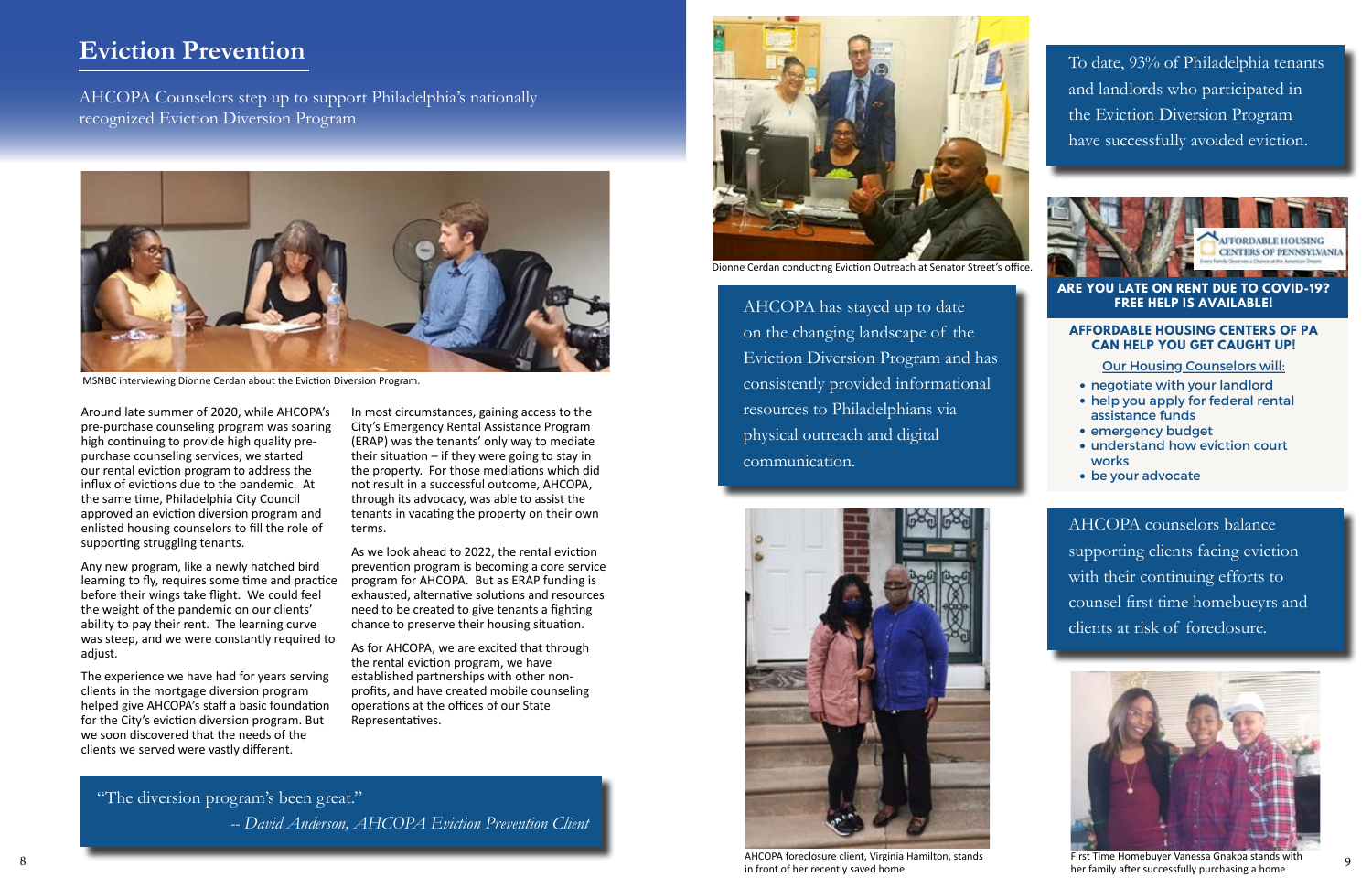## Flying Further for Outreach

*In 2021, AHCOPA became a traveling housing counselor operations unit by providing services at the offices of our State Representatives in North Philadelphia, West Philadelphia and Southwest Philadelphia, while assisting households in completing LIHEAP applications at food pantries in Northeast Philadelphia. We can no longer stay within our own nests, hoping that clients come to us, we need to go to them.*



"My team and I are extremely grateful to work with Affordable Housing Centers of Pennsylvania who shares our understanding that everyone should have access to quality, affordable housing. We look forward to joining them again in 2022 by continuing to provide critical housing assistance and resources aimed at keeping our neighbors and their families safe in their homes." *-- State Rep. Joanna McClinton, 191st District West Phila./Delaware Co.* 







will be co-hosting a

## **EVICTION AND FORECLOSURE PREVENTION OUTREACH**

Affordable Housing Centers of Pennsylvania

## Wednesdays  $\cdot$  10 a.m.  $-3$  p.m.

STATE REPRESENTATIVE JOANNA MCCLINTON - DISTRICT OFFICE December 8 - 52 S. 60th Street - Philadelphia  $(215)$  748-6712

STATE REPRESENTATIVE REGINA YOUNG - DISTRICT OFFICE December 15 · 6844 Elmwood Avenue · Philadelphia (215) 952-3376

STATE SENATOR ANTHONY WILLIAMS · DISTRICT OFFICE Call for Assistance + 2901 Island Avenue + Philadelphia  $(215)$  492-2980

Ken Bigos tabling at the "Move and Groove" fair Fernando Leal providing eviction and foreclosure counseling at Rep. McClinton's office

"Our partnership with the Affordable Housing Center brought critical housing resources right to the neighborhood during the pandemic. Ken and his staff joined my office for community events, curbside office days and other outreach efforts to connect with folks."  *-- State Rep. Donna Bullock, 195th District/North Phila.*



"Partnering with Affordable Housing Centers of Pennsylvania has helped us keep neighbors in their homes and renters from being evicted. It's a relief to residents and myself that these resources are available to help anyone struggling and in need, and I look forward to building on this partnership for all in my community." *-- State Rep. Regina G. Young, 185th District Southwest Phila./Delaware Co.*

AHCOPA Staff went to State Representative Offices, block parties, service fairs, schools, food banks, and more.



Erica Lua and Sarah Kellogg with Rep. Bullock at a parent resource fair



Darcel McDaniel and Erica Lua at a Back to School event<br>
person at Rep. McClinton's office 11 Jacqulyn Bell serving clients virtually and in<br>norson at Bon, McClinton's office [11]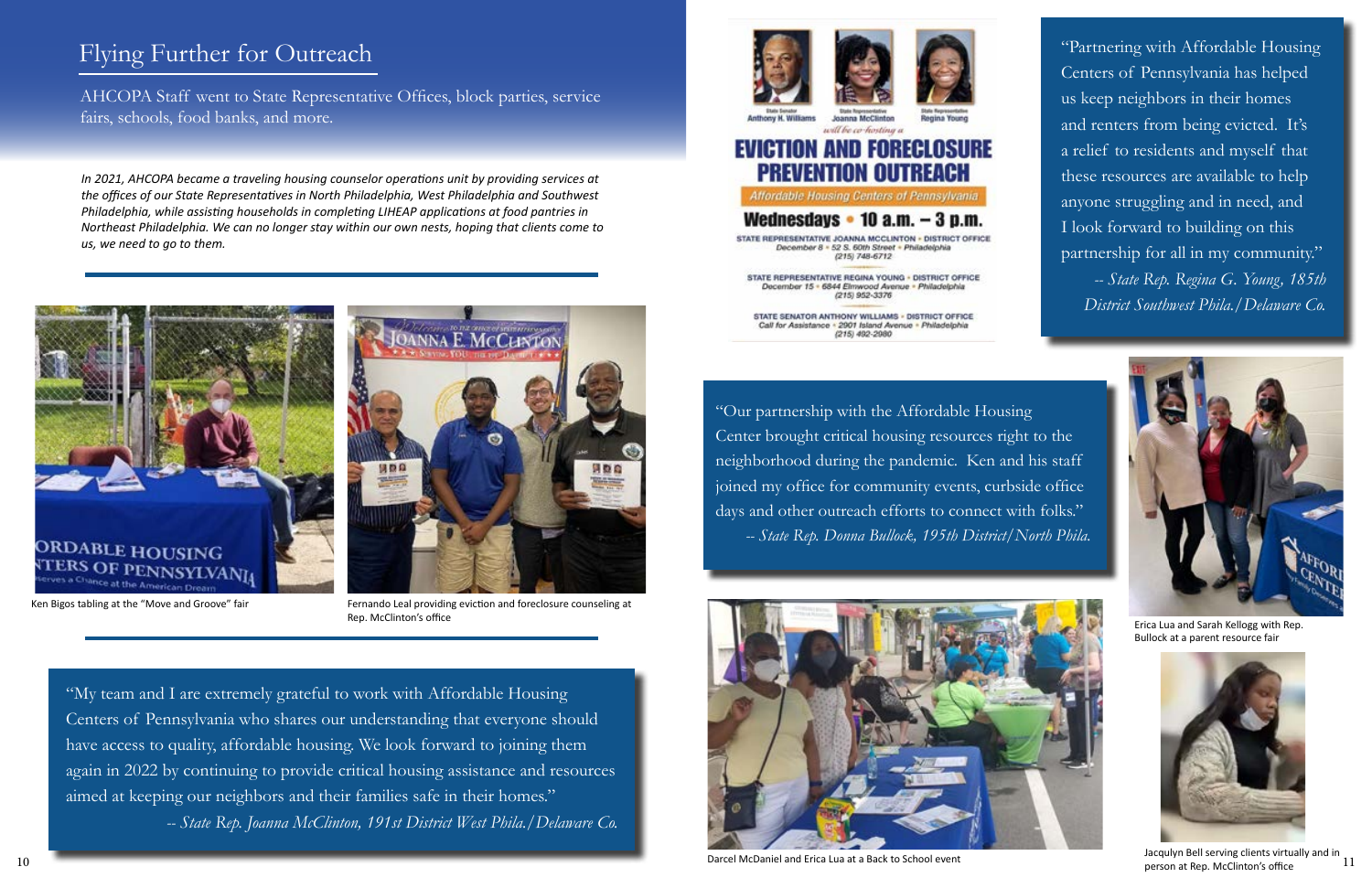Julie Nejman has dreamed of owning her own home for years. After raising four boys as a single mom, welcoming two grandchildren, and navigating incredible health setbacks, Nejman is proud to finally be closing on her very first home.

In early 2020, Nejman suffered a series of three massive strokes which left her with permanent disabilities and partial vision loss. Once a busdriv a career she loved, Nejman's life changed drastically after her strokes. Despite the repeated blows to her health, Nejman kept a positive attitude and an eye for the future.

connected with her housing counselor, Doris Paez, her loan officer, and her home inspector.

"My biggest challenge is definitely having the stroke," Nejman reflects, "I used to always be around people, but since my stroke when I go around people I get anxious because I am worried that they won't understand me when I talk. So for me that makes it very hard, because not everyone will be willing to work with me, as someone with disabilities, bad hearing, and a service dog."

Despite these difficulties, Nejman found her homebuying team was not only accepting of her, but that they all went above and beyond to help her throughout the homebuying process.

"It's especially good to have AHCOPA helping you when you are ready to buy a house. Get involved with them because they will help you every step of the way because you are not alone."

"Everyone has been so understanding," she says, "It has been so wonderful. When it was time to apply for the NighborhoodLIFT grant, everything was ready go."

|      | In October,     |
|------|-----------------|
|      | Nejman was      |
|      | awarded the     |
|      | Neighborhood    |
|      | LIFT grant of   |
|      | \$15,000 for    |
|      | downpayment     |
| /er, | and closing     |
|      |                 |
|      | costs           |
| d    | assistance. The |
|      | grant award     |
|      | meant that she  |
|      | could pursue    |
|      | her dream of    |



During the pandemic, Nejman began working towards her goal of homeownership. She made it a point to pay off her debts and work to get her credit score higher. She attended one of AHCOPA's First-Time Homebuyer courses where she was her dream of homeownership without worrying about the high cost burden of closing on a home. "I was so happy," Nejman reflects, "I w have some money saved, but Nejman and her service dog Snucca

> I was scared it was not going to be enough to cover everything. Now, I can breathe a sigh of relief."

Nejman is excited for the peace of mind owning a home will give her. "It

- is a fresh start is the best way to say it. Especially after everything I've been through," she reflects, "to be able to say that I was able to get a house and I did it all by myself. I set up appointments to look at houses, I made sure I saved money, I set up meetings about mortgages. I did this!"
- "I think it is good for people to see that even though I am disabled, and a little bit older, you can still accomplish anything you put your mind to, because look! I did!"
- Nejman is grateful for the help of her homebuying team, all of whom worked with her closely to ensure she succeeded in buying her first home. "It's especially good to have AHCOPA helping you when you are ready to buy a house," she says, "get involved with them because they will help you every step of the way because you are not alone."

Jamilla Savannah is a single mom of four kids, three of whom are grown and an 8 year old son who lives with her. She's always been proud to support her children, no matter their age, and in the past has worked for companies that

offered nice paying jobs. However, after making some career changes, Savannah's income was impacted and she fell on hard times. "I was trying to figure out who to turn to, I was trying to get myself together and save my home."

Through the city's hotline, Savannah was referred to AHCOPA's counselor, Fernando Leal. Fernando took the time to figure out what was going on with Savannah's account, discovering that the IRS had placed a lien on her house, which meant she couldn't get the loan modification she needed to stay up to date on her mortgage payments.

"Without Fernando," reflects Savannah, "I probably would have given up. I would have never had the information I needed to save my home if he wasn't there to guide me through."

Ultimately, it was a simple process to get the IRS to change the lien, but Savannah still needed support as she requested a loan modification from her mortgage company. "I had given

them a big lump sum, I was doing everything that I could to try to save the house, and they kept saying no," Savannah recalls. But Fernando wouldn't let her take no for an answer, "He was just very matter of fact, saying we're going to

do this, don't worry, I got you."

The entire affair was long and stressful, taking about half a year to complete. Fernando was supportive throughout the entire process, calling Savannah back when she needed encouragement and support, even though he was very busy.

In October 2021, Savannah successfully completed the loan modification process and was no longer on the trial payment. After the experience of saving her home, Savannah reflects that "you shouldn't wait till last minute to ask for help when you're in a situation because there are places out there that do provide help."

"I'm just really grateful," she says.

"Without Fernando, I probably would have given up. I would have never had the information I needed to save my home if he wasn't there to guide me through."



## Saving Savannah's Nest New York Nejman Lifted up to Homeownership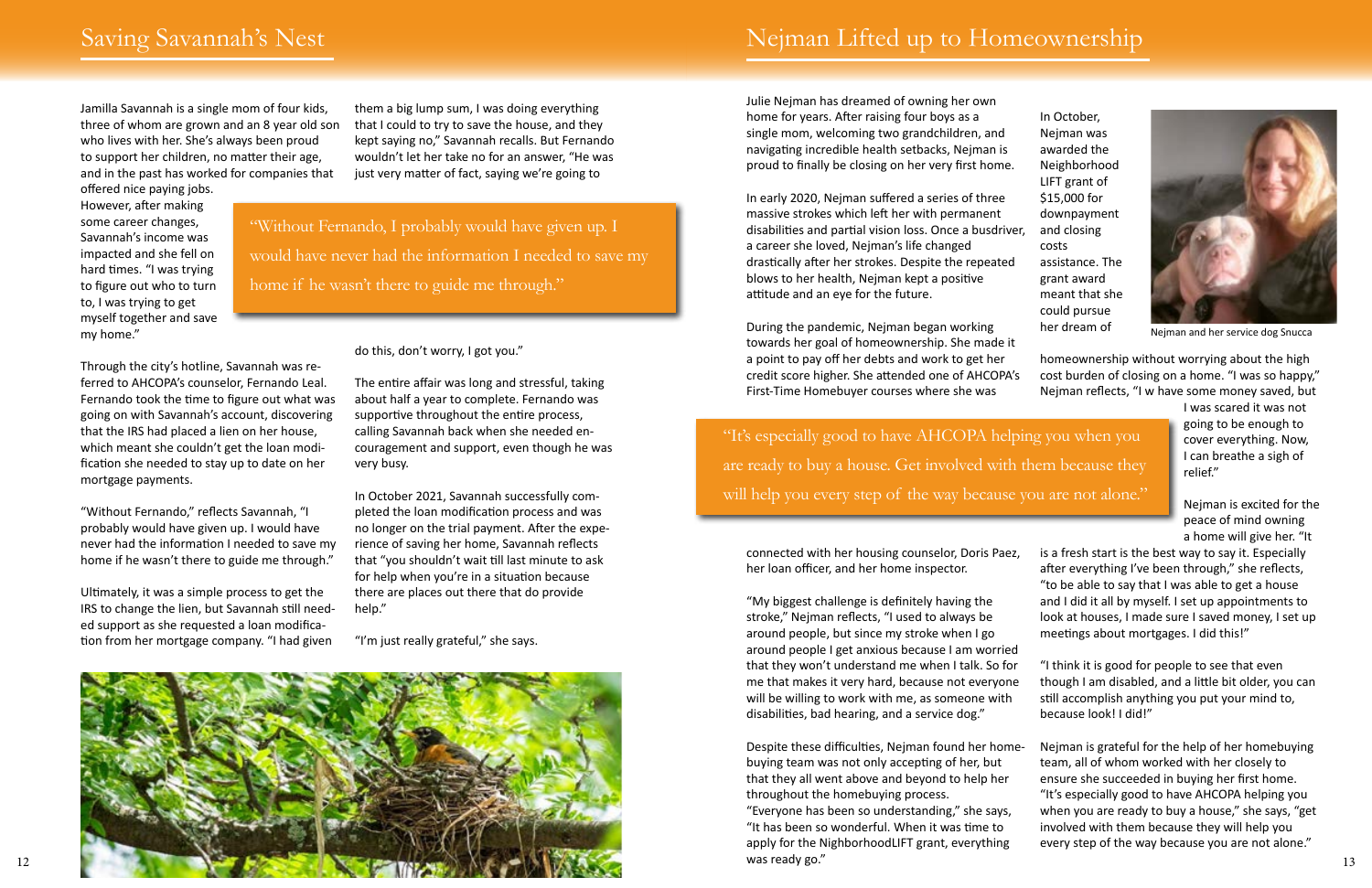## **Gender Statistics**

## **Income Breakdown**



# **Age Breakdown**



foreclosures **PREVENTED** 

## **Residence of Clients Counseled**

Northeast Philadelphia - 24% North Philadelphia - 15% West Philadelphia -  $15\%$ Olney/Oaklane - 14% Northwest Philadelphia -  $11\%$ Center City/South Philadelphia - 5% Kensington/Fishtown - 4%

Delaware County - 4% Montgomery County - 2% Rest of Country - 6%

We had several clients from New York and New Jersey.

First Time homebuyer workshop attendees

> We even served a few southern clients in Kentucky, Virgina, and Georgia.

clients counseled for pre-purchase 1,518 1,056

neighborhood lift **RECIPIENTS** 82

mortgage/tax foreclosure clients



eviction prevention **CLIENTS** 289 102 34

# **Top Client Locations by Zip Code**

## **Extending Across PA and the Country**





While the majority of our clients live in Philadelphia and neighboring counties, we were excited to serve clients from across the country in 2021!

There were a few from Florida, Texas, Oregon and California!

We covered the east coast from Maryland to Massachusettes.